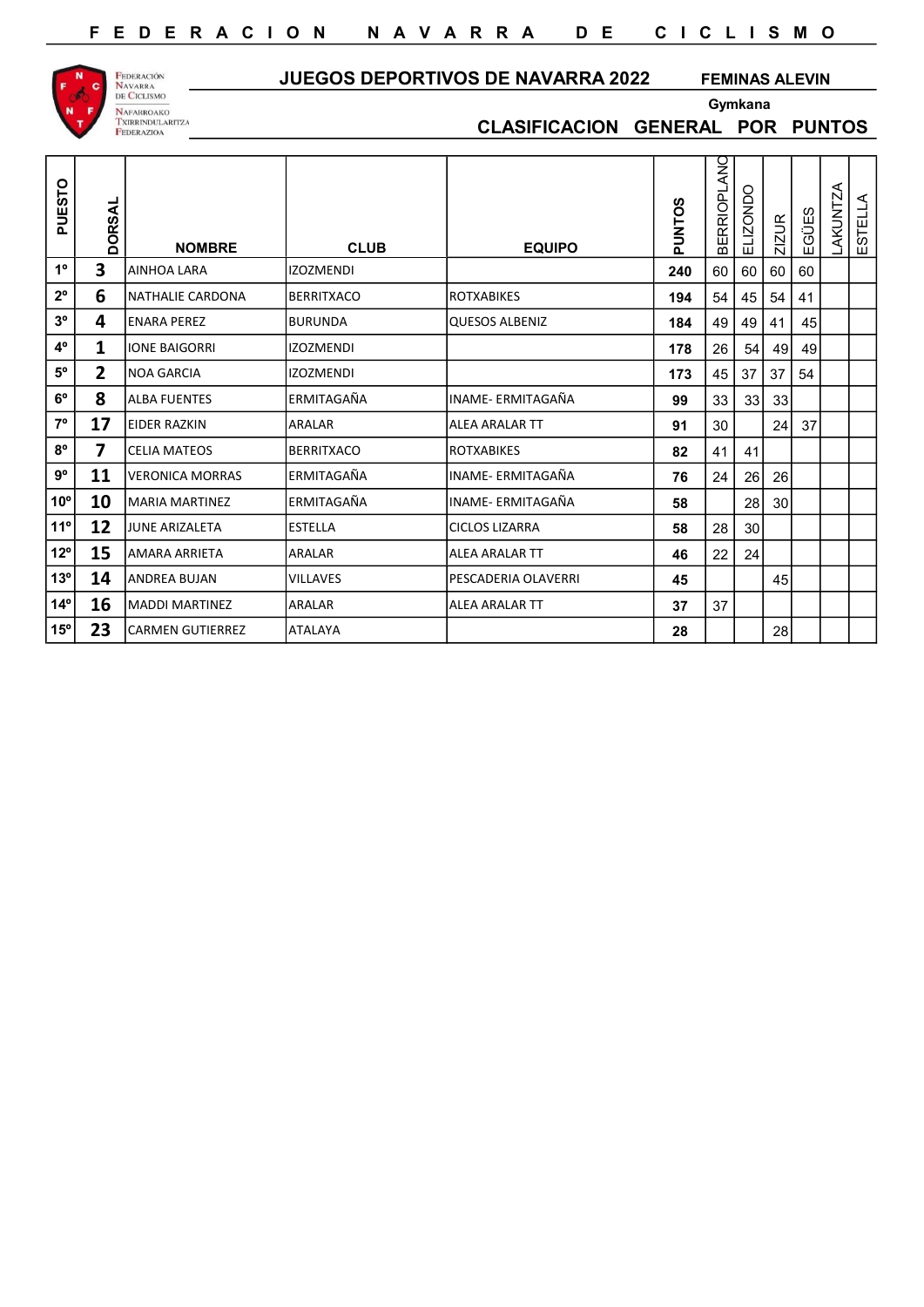

JUEGOS DEPORTIVOS DE NAVARRA 2022 FEMINAS INFANTIL

GYMKANA

| PUESTO         | <b>DORSAL</b> | <b>NOMBRE</b>          | <b>CLUB</b>        | <b>EQUIPO</b>       | <b>PUNTOS</b> | <b>BERRIOPLANC</b> | ELIZONDO | <b>ZIZUR</b> | EGÜES | <b>LAKUNTZA</b> | ESTELLA |
|----------------|---------------|------------------------|--------------------|---------------------|---------------|--------------------|----------|--------------|-------|-----------------|---------|
| $1^{\rm o}$    | 108           | SOFIA AZANZA           | <b>IZOZMENDI</b>   |                     | 240           | 60                 | 60       | 60           | 60    |                 |         |
| $2^{\circ}$    | 105           | <b>EIDER MAZKIARAN</b> | <b>BURUNDA</b>     | QUESOS ALBENIZ      | 207           | 54                 | 54       | 54           | 45    |                 |         |
| $3^{\rm o}$    | 107           | LUCIA AZANZA           | <b>IZOZMENDI</b>   |                     | 197           | 45                 | 49       | 49           | 54    |                 |         |
| $4^{\rm o}$    | 102           | SAIOA PATERNAIN        | ERMITAGAÑA         | INAME- ERMITAGAÑA   | 160           | 41                 | 41       | 45           | 33    |                 |         |
| $5^{\rm o}$    | 104           | <b>UXUE JUANEZ</b>     | <b>BURUNDA</b>     | QUESOS ALBENIZ      | 149           | 33                 | 37       | 30           | 49    |                 |         |
| $7^{\circ}$    | 103           | LUCIA ANDUEZA          | <b>BURUNDA</b>     | QUESOS ALBENIZ      | 123           |                    | 45       | 37           | 41    |                 |         |
| $6^{\rm o}$    | 109           | <b>EIDER ROMERO</b>    | <b>IZOZMENDI</b>   |                     | 90            | 49                 |          | 41           |       |                 |         |
| $8^{\rm o}$    | 111           | CELIA CAYUELA          | <b>VILLAVES</b>    | PESCADERIA OLAVERRI | 70            | 37                 |          | 33           |       |                 |         |
| $9^{\rm o}$    |               | 116 UXUE SOLA          | 4 CAMINOS SANGUESA |                     | 37            |                    |          |              | 37    |                 |         |
| 10°            |               |                        |                    |                     | 0             |                    |          |              |       |                 |         |
| 11°            |               |                        |                    |                     | 0             |                    |          |              |       |                 |         |
| 12°            |               |                        |                    |                     | 0             |                    |          |              |       |                 |         |
| 13°            |               |                        |                    |                     | 0             |                    |          |              |       |                 |         |
| $ 14^{\circ} $ |               |                        |                    |                     | 0             |                    |          |              |       |                 |         |
| $ 15^{\circ} $ |               |                        |                    |                     | 0             |                    |          |              |       |                 |         |
| $ 16^{\circ} $ |               |                        |                    |                     | 0             |                    |          |              |       |                 |         |
| $ 17^{\circ} $ |               |                        |                    |                     | 0             |                    |          |              |       |                 |         |
| 18°            |               |                        |                    |                     | 0             |                    |          |              |       |                 |         |
| ∣19º           |               |                        |                    |                     | 0             |                    |          |              |       |                 |         |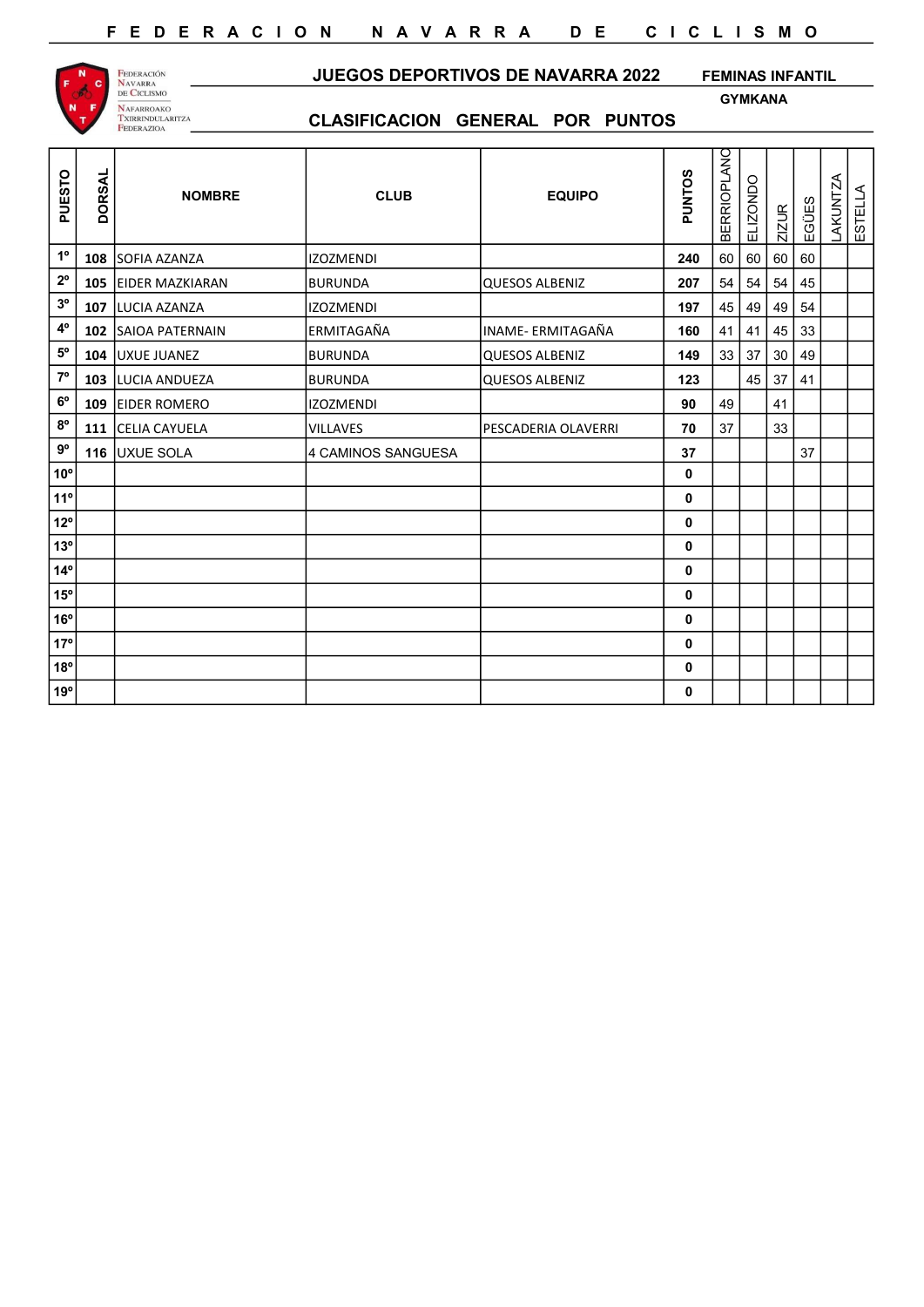

## JUEGOS DEPORTIVOS DE NAVARRA 2022

FEMINAS ALEVIN

CLASIFICACION GENERAL POR PUNTOS

LINEA

| PUESTO         | <b>DORSAL</b>           | <b>NOMBRE</b>           | <b>CLUB</b>       | <b>EQUIPO</b>            | <b>PUNTOS</b> | <b>BERRIOPLANO</b> | ELIZONDO | <b>ZIZUR</b> | EGÜES | <b>LAKUNTZA</b> | ESTELLA |  |
|----------------|-------------------------|-------------------------|-------------------|--------------------------|---------------|--------------------|----------|--------------|-------|-----------------|---------|--|
| $1^{\circ}$    | $\overline{\mathbf{3}}$ | AINHOA LARA             | <b>IZOZMENDI</b>  |                          | 240           | 60                 | 60       | 60           | 60    |                 |         |  |
| $2^{\circ}$    | 6                       | NATHALIE CARDONA        | <b>BERRITXACO</b> | <b>ROTXABIKES</b>        | 207           | 54                 | 54       | 45           | 54    |                 |         |  |
| 3 <sup>o</sup> | 4                       | <b>ENARA PEREZ</b>      | <b>BURUNDA</b>    | <b>QUESOS ALBENIZ</b>    | 197           | 49                 | 49       | 54           | 45    |                 |         |  |
| $4^{\rm o}$    | $\overline{2}$          | NOA GARCIA              | <b>IZOZMENDI</b>  |                          | 176           | 41                 | 45       | 41           | 49    |                 |         |  |
| $5^{\rm o}$    | $\mathbf{1}$            | <b>IONE BAIGORRI</b>    | <b>IZOZMENDI</b>  |                          | 176           | 45                 | 41       | 49           | 41    |                 |         |  |
| $6^{\circ}$    | 8                       | <b>ALBA FUENTES</b>     | ERMITAGAÑA        | <b>INAME- ERMITAGAÑA</b> | 103           | 33                 | 37       | 33           |       |                 |         |  |
| $7^{\circ}$    | 11                      | <b>VERONICA MORRAS</b>  | ERMITAGAÑA        | INAME- ERMITAGAÑA        | 98            | 37                 | 33       | 28           |       |                 |         |  |
| $8^{\rm o}$    | 17                      | EIDER RAZKIN            | ARALAR            | <b>ALEA ARALAR TT</b>    | 91            | 24                 |          | 30           | 37    |                 |         |  |
| $9^{\circ}$    | 10                      | <b>IMARIA MARTINEZ</b>  | <b>ERMITAGAÑA</b> | INAME- ERMITAGAÑA        | 65            |                    | 28       | 37           |       |                 |         |  |
| $10^{\circ}$   | 12                      | <b>JUNE ARIZALETA</b>   | <b>ESTELLA</b>    | <b>CICLOS LIZARRA</b>    | 56            | 26                 | 30       |              |       |                 |         |  |
| 11°            | 15                      | <b>AMARA ARRIETA</b>    | <b>ARALAR</b>     | <b>ALEA ARALAR TT</b>    | 48            | 22                 | 26       |              |       |                 |         |  |
| $12^{\circ}$   | 14                      | ANDREA BUJAN            | <b>VILLAVES</b>   | PESCADERIA OLAVERRI      | 44            | 20                 |          | 24           |       |                 |         |  |
| 13°            | $\overline{\mathbf{z}}$ | <b>CELIA MATEOS</b>     | <b>BERRITXACO</b> | <b>ROTXABIKES</b>        | 30            | 30                 |          |              |       |                 |         |  |
| $14^{\circ}$   | 16                      | MADDI MARTINEZ          | <b>ARALAR</b>     | <b>ALEA ARALAR TT</b>    | 28            | 28                 |          |              |       |                 |         |  |
| $15^{\circ}$   | 23                      | <b>CARMEN GUTIERREZ</b> | <b>ATALAYA</b>    |                          | 26            |                    |          | 26           |       |                 |         |  |
| $16^{\circ}$   |                         |                         |                   |                          |               |                    |          |              |       |                 |         |  |
| $ 17^{\circ} $ |                         |                         |                   |                          |               |                    |          |              |       |                 |         |  |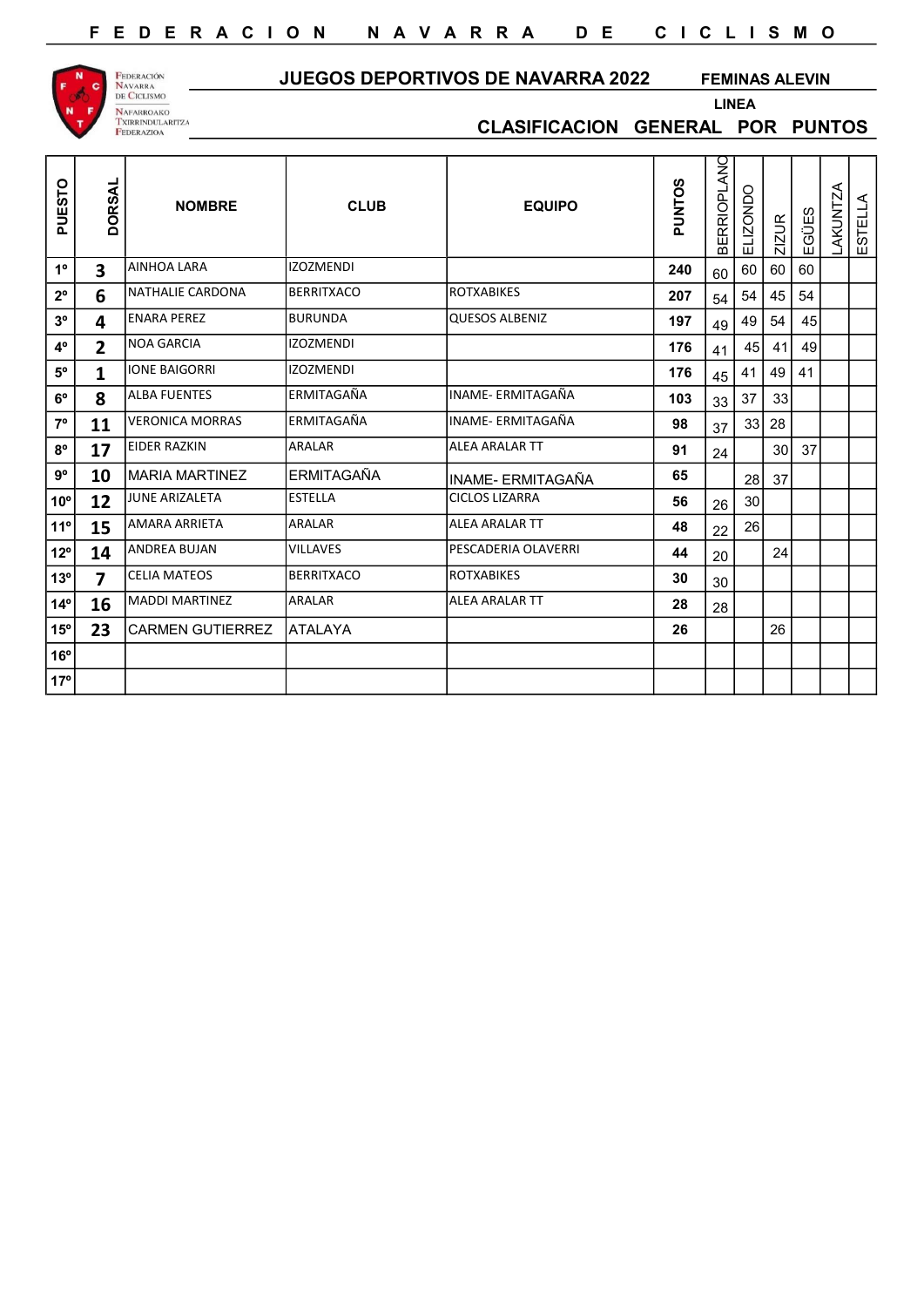

#### JUEGOS DEPORTIVOS DE NAVARRA 2022 FEMINAS INFANTIL

LINEA

| PUESTO         | <b>DORSAL</b> | <b>NOMBRE</b>          | <b>CLUB</b>        | <b>EQUIPO</b>         | <b>PUNTOS</b> | <b>BERRIOPLANO</b> | <b>ELIZONDO</b> | <b>ZIZUR</b> | EGÜES | <b>LAKUNTZA</b> | ESTELLA |
|----------------|---------------|------------------------|--------------------|-----------------------|---------------|--------------------|-----------------|--------------|-------|-----------------|---------|
| $1^{\circ}$    |               | 108 SOFIA AZANZA       | <b>IZOZMENDI</b>   |                       | 234           | 60                 | 60              | 60           | 54    |                 |         |
| $2^{\circ}$    | 107           | LUCIA AZANZA           | <b>IZOZMENDI</b>   |                       | 202           | 54                 | 54              | 49           | 45    |                 |         |
| 3 <sup>o</sup> | 104           | UXUE JUANEZ            | <b>BURUNDA</b>     | QUESOS ALBENIZ        | 192           | 49                 | 49              | 45           | 49    |                 |         |
| $4^{\circ}$    | 102           | SAIOA PATERNAIN        | ERMITAGAÑA         | INAME- ERMITAGAÑA     | 169           | 45                 | 37              | 54           | 33    |                 |         |
| $5^{\circ}$    | 105           | <b>EIDER MAZKIARAN</b> | <b>BURUNDA</b>     | QUESOS ALBENIZ        | 160           | 41                 | 45              | 37           | 37    |                 |         |
| $6^{\rm o}$    | 103           | LUCIA ANDUEZA          | <b>BURUNDA</b>     | <b>QUESOS ALBENIZ</b> | 123           |                    | 41              | 41           | 41    |                 |         |
| $7^{\circ}$    |               | 111 CELIA CAYUELA      | <b>VILLAVES</b>    | PESCADERIA OLAVERRI   | 67            | 37                 |                 | 30           |       |                 |         |
| $8^{\rm o}$    | 109           | <b>EIDER ROMERO</b>    | <b>IZOZMENDI</b>   |                       | 66            | 33                 |                 | 33           |       |                 |         |
| $9^{\rm o}$    |               | 116 UXUA SOLA          | 4 CAMINOS SANGUESA |                       | 60            |                    |                 |              | 60    |                 |         |
| $ 10^{\circ} $ |               |                        |                    |                       | 0             |                    |                 |              |       |                 |         |
| $ 11^{\circ} $ |               |                        |                    |                       | 0             |                    |                 |              |       |                 |         |
| $12^{\circ}$   |               |                        |                    |                       | 0             |                    |                 |              |       |                 |         |
| $13^{\circ}$   |               |                        |                    |                       | $\mathbf 0$   |                    |                 |              |       |                 |         |
| $14^{\circ}$   |               |                        |                    |                       | 0             |                    |                 |              |       |                 |         |
| $15^{\circ}$   |               |                        |                    |                       | 0             |                    |                 |              |       |                 |         |
| $16^{\circ}$   |               |                        |                    |                       | 0             |                    |                 |              |       |                 |         |
| 17°            |               |                        |                    |                       | 0             |                    |                 |              |       |                 |         |
| $18^{\circ}$   |               |                        |                    |                       | $\mathbf 0$   |                    |                 |              |       |                 |         |
| 19°            |               |                        |                    |                       | 0             |                    |                 |              |       |                 |         |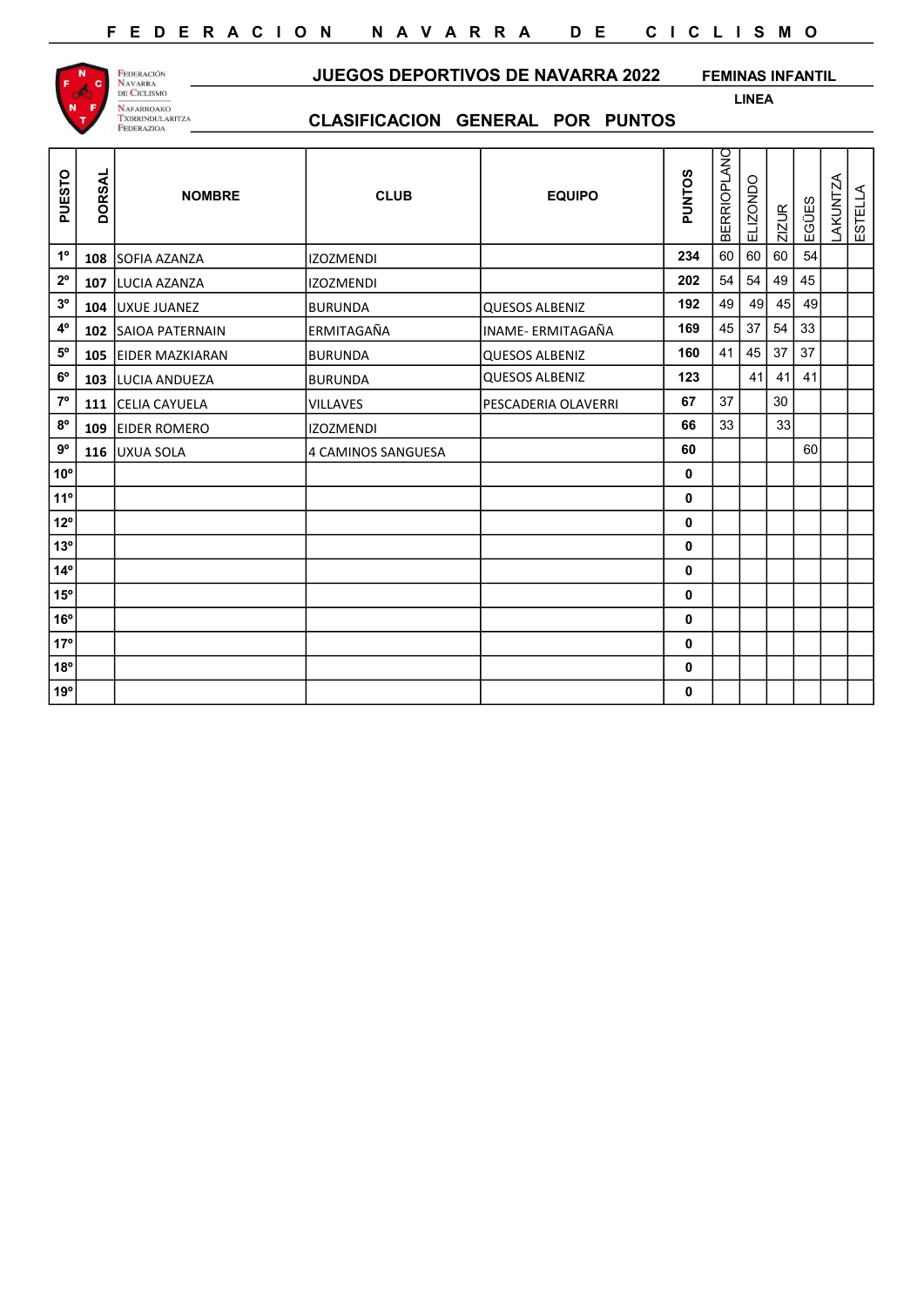## JUEGOS DEPORTIVOS DE NAVARRA 2022 ALEVIN

GYMKANA



| PUESTO          | <b>DORSAL</b> | <b>NOMBRE</b>              | <b>CLUB</b>        | <b>EQUIPO</b>         | PUNTOS | <b>BERRIOPLANO</b> | ELIZONDO                | ZIZUR                   | EGÜES          | LAKUNTZA | ESTELLA |
|-----------------|---------------|----------------------------|--------------------|-----------------------|--------|--------------------|-------------------------|-------------------------|----------------|----------|---------|
| 1 <sup>o</sup>  | 56            | <b>FABIO ROSCIOLI</b>      | <b>POWER RACE</b>  |                       |        | 240 60 60          |                         | 60                      | 60             |          |         |
| 2 <sup>o</sup>  | 96            | ANDONI COSTA               | <b>BERRITXACO</b>  | ROTXABIKES            | 137    | 45                 | 20                      | 54                      | 18             |          |         |
| 3 <sup>o</sup>  | 89            | <b>AITOR OLITE</b>         | <b>ESTELLA</b>     | <b>CICLOS LIZARRA</b> | 134    | 41                 | 22                      | 41                      | 30             |          |         |
| 4º              | 81            | <b>EKAITZ ZUFIAURRE</b>    | BURUNDA            | <b>QUESOS ALBENIZ</b> | 112    | 3                  | 49                      | 6                       | 54             |          |         |
| 5º              | 98            | <b>IMANOL MIGUELTORENA</b> | <b>BERRITXACO</b>  | <b>ROTXABIKES</b>     | 100    | 37                 | 8                       | $18$ 37                 |                |          |         |
| 6 <sup>o</sup>  | 69            | EKI ARBIZU                 | BURUNDA            | <b>QUESOS ALBENIZ</b> | 99     | 28                 | 41                      | 30                      |                |          |         |
| 7º              | 74            | ASIER GALARZA              | <b>BURUNDA</b>     | <b>QUESOS ALBENIZ</b> | 97     | $\overline{2}$     | 5                       | 49                      | 41             |          |         |
| 8º              | 49            | <b>ADRIAN SUBERVIOLA</b>   | <b>IZOZMENDI</b>   |                       | 94     | 24                 | 14 28                   |                         | 28             |          |         |
| 9º              | 83            | <b>ANDER APEZTEGUIA</b>    | <b>ESTELLA</b>     | <b>CICLOS LIZARRA</b> | 88     | 2                  | 37                      | 37                      | 12             |          |         |
| 10 <sup>o</sup> | 97            | <b>URKO MARTINEZ</b>       | <b>BERRITXACO</b>  | <b>ROTXABIKES</b>     | 86     | 54                 | 28                      | 4                       |                |          |         |
| 11 <sup>°</sup> | 92            | BEÑAT BARBERENA            | <b>BAZTANDARRA</b> | MALKORRA-JOSENEA-CEM2 | 85     | 26                 | 24                      | 2                       | 33             |          |         |
| 12 <sup>°</sup> | 119           | <b>AITOR BELOQUI</b>       | ERMITAGAÑA         | INAME- ERMITAGAÑA     | 84     | 49                 | 30                      | $\,$ 5 $\,$             |                |          |         |
| 13º             | 43            | BEÑAT IÑIGO                | <b>IZOZMENDI</b>   |                       | 72     | 7                  | 33                      | 8                       | 24             |          |         |
| 14º             | 51            | AURITZ ZARRANTZ            | <b>IZOZMENDI</b>   |                       | 67     | 18                 | $\overline{c}$          | 2                       | 45             |          |         |
| 15º             | 59            | <b>IZAN ARIZ</b>           | ERMITAGAÑA         | INAME- ERMITAGAÑA     | 66     | $\mathbf{2}$       | 45                      | $\mathsf 3$             | 16             |          |         |
| 16 <sup>o</sup> | 41            | MIKEL CASADO               | izozmendi          |                       | 61     | 8                  | 2                       | $\overline{\mathbf{c}}$ | 49             |          |         |
| 17 <sup>°</sup> | 87            | <b>XABIER LOPEZ</b>        | <b>ESTELLA</b>     | <b>CICLOS LIZARRA</b> | 60     | 30                 | 26                      | $\overline{\mathbf{c}}$ | $\overline{c}$ |          |         |
| 18º             | 54            | <b>UNAX GALARDI</b>        | ARALAR             | ALEA ARALAR TT        | 55     | $\overline{2}$     | 18                      | 33                      | $\overline{2}$ |          |         |
| 19º             | 95            | <b>IGOR VIELA</b>          | BAZTANDARRA        | MALKORRA-JOSENEA-CEM2 | 54     |                    | 54                      |                         |                |          |         |
| <b>20º</b>      | 55            | <b>XABIER GORRITI</b>      | ARALAR             | ALEA ARALAR TT        | 50     | 22                 | 16                      | $\overline{2}$          | 10             |          |         |
| 21°             | 75            | EZKAI LACUNZA              | <b>BURUNDA</b>     | QUESOS ALBENIZ        | 50     | 33                 | 12                      | $\overline{\mathbf{c}}$ | 3              |          |         |
| 22°             | 101           | <b>DAVID CAYUELA</b>       | VILLAVES           | PESCADERIA OLAVERRI   | 42     | 16                 |                         | 24                      | 2              |          |         |
| 23 <sup>°</sup> | 47            | <b>XABAT RUIZ</b>          | <b>IZOZMENDI</b>   |                       | 40     | $\overline{c}$     | $\overline{a}$          | 10 26                   |                |          |         |
| 24º             | 106           | JOANES ALDABA              | <b>ITURROTZ</b>    | SALTOKI-OLZA-SAGARDOY | 40     |                    |                         | 26                      | 14             |          |         |
| 25º             | 68            | IKER AGUIRRE               | <b>BURUNDA</b>     | <b>QUESOS ALBENIZ</b> | 40     | 14                 | 4                       | $20\,$                  | $\overline{2}$ |          |         |
| 26 <sup>o</sup> | 102           | <b>RARES ALEXANDRU</b>     | VILLAVES           | PESCADERIA OLAVERRI   | 34     | 2                  | $\overline{\mathbf{c}}$ | 22                      | 8              |          |         |
| 27 <sup>°</sup> | 80            | MARKEL URTEAGA             | <b>BURUNDA</b>     | <b>QUESOS ALBENIZ</b> | 33     | 6                  | 7                       |                         | 20             |          |         |
| 28º             | 48            | MANUEL RUIZ                | <b>IZOZMENDI</b>   |                       | 28     | $\overline{a}$     | $\overline{\mathbf{c}}$ | $\overline{c}$          | 22             |          |         |
| 29º             | 79            | <b>EGOI URTASUN</b>        | <b>BURUNDA</b>     | <b>QUESOS ALBENIZ</b> | 24     | 20                 | $\overline{c}$          | $\overline{a}$          |                |          |         |
| 30 <sup>o</sup> | 44            | OIHAN MARTINEZ             | <b>IZOZMENDI</b>   |                       | 22     | 2                  | $\overline{\mathbf{c}}$ | 16                      | $\overline{2}$ |          |         |
| 31 <sup>o</sup> | 62            | SANTXO CARBO               | ERMITAGAÑA         | INAME- ERMITAGAÑA     | 20     | 10                 | 2                       | $\overline{2}$          | 6              |          |         |
| 32 <sup>o</sup> | 77            | UNAX MAZKIARAN             | <b>BURUNDA</b>     | QUESOS ALBENIZ        | 19     | 12                 | 3                       | $\overline{c}$          | $\overline{2}$ |          |         |
| 33º             | 58            | <b>OHIAN AREVALO</b>       | ERMITAGAÑA         | INAME- ERMITAGAÑA     | 16     | $\overline{a}$     |                         | 14                      |                |          |         |
| 34º             | 118           | JORGE MERINO               | ATALAYA            |                       | 14     | 2                  |                         | 12                      |                |          |         |
| 35 <sup>o</sup> | 50            | OIHAN SUBIZAR              | <b>IZOZMENDI</b>   |                       | 13     | $\overline{2}$     | $\overline{\mathbf{c}}$ | $\overline{a}$          | $\overline{7}$ |          |         |
| 36 <sup>o</sup> | 45            | MARIO ORTIGOSA             | IZOZMENDI          |                       | 13     | 5                  | 2                       | $\overline{a}$          | $\overline{4}$ |          |         |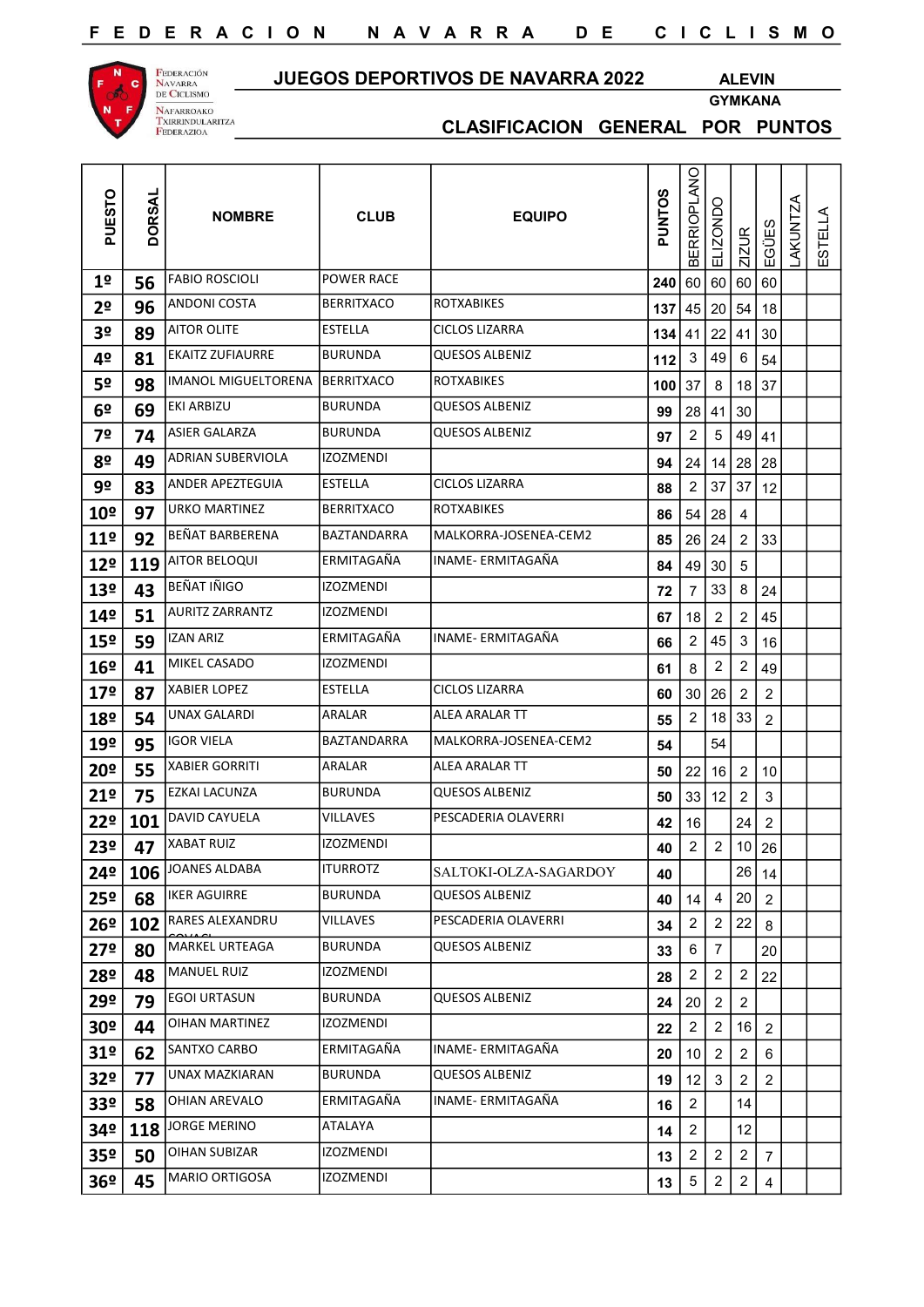

## JUEGOS DEPORTIVOS DE NAVARRA 2022 ALEVIN

GYMKANA

| 37º             | 108 | <b>EGOI MARIN</b>     | <b>ITURROTZ</b>    | SALTOKI-OLZA-SAGARDOY    | 12             |                | 10 <sup>°</sup> | $\overline{2}$ |                |  |
|-----------------|-----|-----------------------|--------------------|--------------------------|----------------|----------------|-----------------|----------------|----------------|--|
| 38º             | 88  | THIERNO MAMOUDOU      | <b>ESTELLA</b>     | <b>CICLOS LIZARRA</b>    | 9              | $\overline{2}$ |                 | $\overline{2}$ | 5              |  |
| 39º             | 57  | <b>HUGO ALONSO</b>    | ERMITAGAÑA         | INAME- ERMITAGAÑA        | 9              | $\overline{2}$ |                 | 7              |                |  |
| 40º             | 82  | <b>IKER AJONA</b>     | <b>ESTELLA</b>     | <b>CICLOS LIZARRA</b>    | 8              | $\overline{2}$ | 2               | $\overline{2}$ | $\overline{2}$ |  |
| 41º             | 91  | ALEJANDRO PALMA       | <b>ESTELLA</b>     | CICLOS LIZARRA           | 8              | $\overline{2}$ | 2               | 2              | $\overline{2}$ |  |
| 42º             | 60  | <b>JULEN AZPIROZ</b>  | ERMITAGAÑA         | <b>INAME-ERMITAGAÑA</b>  | 8              | 4              | $\overline{2}$  | $\overline{2}$ |                |  |
| 43º             | 93  | AIERT ZELAIETA        | BAZTANDARRA        | MALKORRA-JOSENEA-CEM2    | 8              | 2              | 6               |                |                |  |
| 44º             | 73  | <b>DANIEL CURIEL</b>  | <b>BURUNDA</b>     | <b>OUESOS ALBENIZ</b>    | 6              |                | $\overline{2}$  | $\overline{c}$ | $\overline{2}$ |  |
| 45º             | 64  | <b>ANDER GARCIA</b>   | ERMITAGAÑA         | INAME- ERMITAGAÑA        | 6              | $\overline{2}$ |                 | $\overline{2}$ | $\overline{2}$ |  |
| 46º             | 70  | <b>HODEI AUDICANA</b> | <b>BURUNDA</b>     | <b>QUESOS ALBENIZ</b>    | 6              | $\overline{2}$ | $\overline{2}$  |                | $\overline{2}$ |  |
| 47º             | 71  | <b>MIKEL AUDICANA</b> | <b>BURUNDA</b>     | <b>QUESOS ALBENIZ</b>    | 6              | 2              | 2               | 2              |                |  |
| 48º             | 84  | <b>HUGO ETXARRI</b>   | <b>ESTELLA</b>     | <b>CICLOS LIZARRA</b>    | 6              | 2              | 2               | $\overline{2}$ |                |  |
| 49º             | 104 | <b>OIHAN OROZ</b>     | <b>VILLAVES</b>    | PESCADERIA OLAVERRI      | 6              | $\overline{2}$ | 2               | $\overline{2}$ |                |  |
| 50 <sup>o</sup> | 46  | <b>JAVIER PEREZ</b>   | <b>IZOZMENDI</b>   |                          | 4              |                |                 | $\overline{2}$ | 2              |  |
| 51º             | 65  | <b>OIER GUILLEN</b>   | ERMITAGAÑA         | <b>INAME- ERMITAGAÑA</b> | 4              |                | 2               | $\overline{2}$ |                |  |
| 52º             | 66  | <b>JULEN LARUMBRE</b> | ERMITAGAÑA         | INAME- ERMITAGAÑA        | 4              |                | $\overline{2}$  | $\overline{2}$ |                |  |
| 53º             | 86  | UNAI LASA             | ESTELLA            | <b>CICLOS LIZARRA</b>    | 4              |                | 2               | $\overline{2}$ |                |  |
| 54º             | 76  | MIKEL LIZARRAGA       | <b>BURUNDA</b>     | <b>QUESOS ALBENIZ</b>    | 4              | 2              |                 | 2              |                |  |
| 55º             | 90  | <b>FAHD OUNINI</b>    | <b>ESTELLA</b>     | <b>CICLOS LIZARRA</b>    | 4              | $\overline{2}$ |                 | $\overline{2}$ |                |  |
| 56º             | 110 | <b>ION SANZ</b>       | <b>BTT NAVARRA</b> |                          | $\mathbf{2}$   |                |                 |                | 2              |  |
| 57º             | 107 | <b>OIAN BELOQUI</b>   | <b>ITURROTZ</b>    | SALTOKI-OLZA-SAGARDOY    | $\mathbf 2$    |                |                 | $\overline{2}$ |                |  |
| <b>58º</b>      | 67  | <b>ALAIN LEOZ</b>     | ERMITAGAÑA         | <b>INAME-ERMITAGAÑA</b>  | $\overline{2}$ |                |                 | $\overline{2}$ |                |  |
| 59º             | 42  | DIEGO GARCIA          | <b>IZOZMENDI</b>   |                          | $\overline{2}$ | $\overline{2}$ |                 |                |                |  |
| 60º             | 52  | <b>DANEL AGUIRRE</b>  | ARALAR             | <b>ALEA ARALAR TT</b>    | $\overline{2}$ | $\overline{2}$ |                 |                |                |  |
| 61º             | 103 | <b>AITOR MOYANO</b>   | VILLAVES           | PESCADERIA OLAVERRI      | $\overline{2}$ | $\overline{2}$ |                 |                |                |  |
|                 |     |                       |                    |                          |                |                |                 |                |                |  |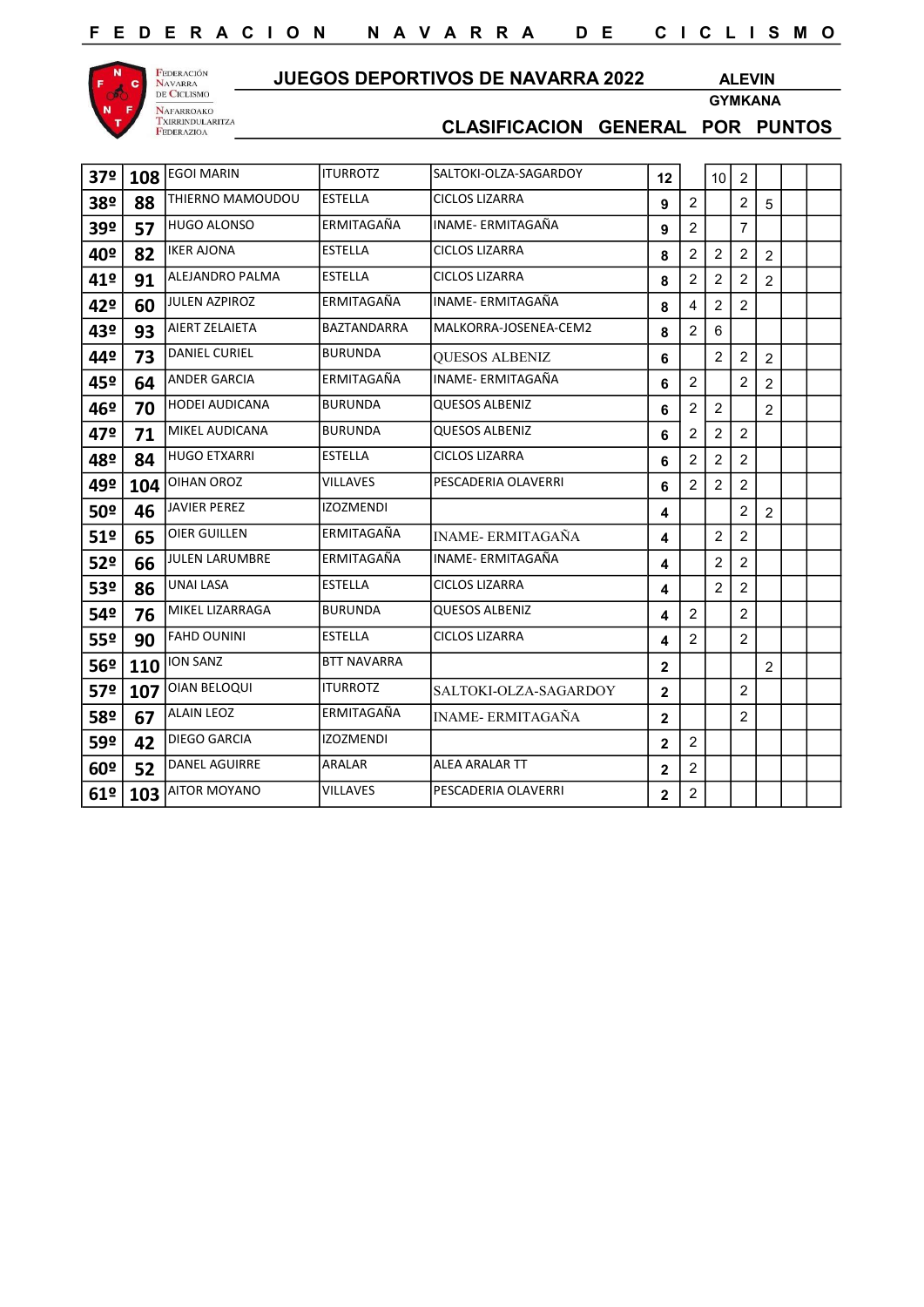

Federación<br>Navarra<br>de Ciclismo NAFARROAKO<br>Txirrindularitza<br>Federazioa

#### JUEGOS DEPORTIVOS DE NAVARRA 2022

GYMKANA INFANTIL

| PUESTO         | <b>DORSAL</b> | <b>NOMBRE</b>          | <b>CLUB</b>       | <b>EQUIPO</b>         | <b>PUNTOS</b> | <b>BERRIOPLAN</b> | ELIZONDO                | <b>ZIZUR</b>    | EGÜES          | <b>LAKUNTZA</b> | ESTELLA |  |
|----------------|---------------|------------------------|-------------------|-----------------------|---------------|-------------------|-------------------------|-----------------|----------------|-----------------|---------|--|
| $1^{\circ}$    | 26            | <b>ERIK LAIGLESIA</b>  | <b>POWER RACE</b> |                       | 217           | 54                | 54                      | 49              | 60             |                 |         |  |
| $2^{\circ}$    | 60            | IÑIGO LARA             | <b>IZOZMENDI</b>  |                       | 172           | 49                |                         | $49 \mid 20$    | 54             |                 |         |  |
| 3 <sup>o</sup> | 33            | LUCA MARTINEZ          | ARALAR            | ALEA ARALAR TT        | 171           | 60                | 60                      | $\overline{2}$  | 49             |                 |         |  |
| $4^{\circ}$    | 7             | <b>IBAI GALARZA</b>    | <b>BURUNDA</b>    | QUESOS ALBENIZ        | 160           | 37                |                         | 41 60           | 22             |                 |         |  |
| $5^{\circ}$    | 31            | ION UNAI GONZALEZ      | <b>ARALAR</b>     | ALEA ARALAR TT        | 137           | 41                | 33                      | 18              | 45             |                 |         |  |
| $6^{\circ}$    | 29            | <b>EKAI ERDOZIA</b>    | ARALAR            | ALEA ARALAR TT        | 118           | 45                | 45                      | $\overline{c}$  | 26             |                 |         |  |
| $7^{\circ}$    | 3             | <b>JAVIER MONREAL</b>  | <b>VILLAVES</b>   | PESCADERIA OLAVERRI   | 106           | 33                | 18                      | $14$   41       |                |                 |         |  |
| $8^{\circ}$    | 19            | AITOR MIGUELTORENA     | BERRITXACO        | <b>ROTXABIKES</b>     | 99            | 28                | 12 41                   |                 | 18             |                 |         |  |
| $9^{\rm o}$    | 30            | <b>UNAX ETXEBERRIA</b> | ARALAR            | ALEA ARALAR TT        | 86            | 8                 |                         | 16 54           | 8              |                 |         |  |
| $10^{\circ}$   | 45            | UNAI IBAÑEZ            | ERMITAGAÑA        | INAME- ERMITAGAÑA     | 81            | 2                 | 14                      | 45              | 20             |                 |         |  |
| $11^{\circ}$   | 1             | JORITZ BARBERENA       | <b>VILLAVES</b>   | PESCADERIA OLAVERRI   | 78            | $\overline{2}$    | 37                      | $\overline{2}$  | 37             |                 |         |  |
| $12^{\circ}$   | 74            | <b>IMANOL GARCES</b>   | 4 CAMINOS         |                       | 69            | 14                | $\overline{\mathbf{c}}$ | 37              | 16             |                 |         |  |
| $13^{\circ}$   | 37            | SAMI AL MOMANI         | ERMITAGAÑA        | INAME- ERMITAGAÑA     | 68            | 24                | 8                       | 3               | 33             |                 |         |  |
| $14^{\circ}$   | 6             | <b>ASIER FLORES</b>    | <b>BURUNDA</b>    | <b>QUESOS ALBENIZ</b> | 68            | $\overline{2}$    | 26                      | 16              | 24             |                 |         |  |
| $15^{\circ}$   | 75            | SOLA SOLA EDUARDO      | 4 CAMINOS         |                       | 63            | 18                | $\overline{\mathbf{c}}$ | 33              | 10             |                 |         |  |
| 16°            | 20            | YUSEIN YUSEINOV        | <b>BERRITXACO</b> | <b>ROTXABIKES</b>     | 58            | 30                | 28                      |                 |                |                 |         |  |
| 17°            | 43            | <b>ASIER FUENTES</b>   | <b>ERMITAGAÑA</b> | INAME- ERMITAGAÑA     | 55            | $\mathbf{3}$      |                         | $22 \mid 30$    |                |                 |         |  |
| $18^{\circ}$   | 4             | <b>XABIER CURIEL</b>   | <b>BURUNDA</b>    | <b>QUESOS ALBENIZ</b> | 47            |                   | 7                       | 12              | 28             |                 |         |  |
| 19°            | 61            | <b>HECTOR OLITE</b>    | <b>IZOZMENDI</b>  |                       | 40            | 2                 | 6                       | $\overline{2}$  | 30             |                 |         |  |
| $20^{\circ}$   | 58            | <b>UNAX ZABALETA</b>   | <b>AURRERA</b>    |                       | 34            | 2                 | 2                       | 24              | 6              |                 |         |  |
| 21°            | 57            | <b>JOANES OLAIZOLA</b> | <b>AURRERA</b>    |                       | 32            |                   | 2                       | 28              |                |                 |         |  |
| $22^{\circ}$   | 14            | <b>OIER OLABERRIA</b>  | <b>BURUNDA</b>    | <b>QUESOS ALBENIZ</b> | 31            | $\overline{2}$    | 24                      | $\overline{2}$  | 3              |                 |         |  |
| $23^\circ$     | 51            | JULEN VALER            | BAZTANDARRA       | MALKORRA-JOSENEA-CEM2 | 30            |                   | 30                      |                 |                |                 |         |  |
| $24^{\circ}$   | 39            | <b>JULEN AREVALO</b>   | ERMITAGAÑA        | INAME- ERMITAGAÑA     | 28            | 26                |                         | $\overline{2}$  |                |                 |         |  |
| $25^{\circ}$   | 35            | <b>RAMON ROMERO</b>    | <b>ARALAR</b>     | <b>ALEA ARALAR TT</b> | 26            | 16                |                         | $5\phantom{.0}$ | $\overline{5}$ |                 |         |  |
| $26^{\circ}$   | 12            | AITZOL HERNAZ          | <b>BURUNDA</b>    | QUESOS ALBENIZ        | 26            |                   |                         | 26              |                |                 |         |  |
| $27^{\circ}$   | 9             | <b>ALEX GONZALEZ</b>   | BURUNDA           | <b>QUESOS ALBENIZ</b> | 24            | $\overline{2}$    | 20 <sub>1</sub>         | $\overline{2}$  |                |                 |         |  |
| $28^{\circ}$   | 48            | AIMAR RESTITUTO        | ERMITAGAÑA        | INAME- ERMITAGAÑA     | 24            | $\overline{2}$    |                         | 22              |                |                 |         |  |
| $29^{\circ}$   | 8             | UNAI GOMEZ             | BURUNDA           | <b>QUESOS ALBENIZ</b> | 24            | 20                |                         | 4               |                |                 |         |  |
| $30^{\circ}$   | 71            | <b>RICARDO GABARRE</b> | ATALAYA           |                       | 22            | 22                |                         |                 |                |                 |         |  |
| 31°            | 18            | JOSE GIMENEZ           | BERRITXACO        | <b>ROTXABIKES</b>     | 21            | 12                | 5 <sup>5</sup>          | $\overline{2}$  | 2              |                 |         |  |
| $32^{\circ}$   | 23            | <b>OIER PAGOLA</b>     | <b>ESTELLA</b>    | <b>CICLOS LIZARRA</b> | 18            |                   | 2                       | $\overline{2}$  | 14             |                 |         |  |
| $33^{\circ}$   | 38            | <b>UNAX ALZA</b>       | ERMITAGAÑA        | INAME- ERMITAGAÑA     | 17            | 5                 | $10$   2                |                 |                |                 |         |  |
| $34^{\circ}$   | 25            | <b>ENEKO SOLANO</b>    | <b>ESTELLA</b>    | <b>CICLOS LIZARRA</b> | 14            | 2                 |                         |                 | 12             |                 |         |  |
| $35^{\circ}$   | 40            | <b>UNAI AZPIROZ</b>    | ERMITAGAÑA        | INAME- ERMITAGAÑA     | 14            | $\overline{2}$    | 2                       | 8               | $\overline{2}$ |                 |         |  |
| $36^{\circ}$   | <b>16</b>     | LUCAS ESPADA           | BERRITXACO        | <b>ROTXABIKES</b>     | 14            | 10                | 2 <sup>1</sup>          | $\overline{2}$  |                |                 |         |  |
| $37^{\circ}$   | 13            | MARKEL LIZARRAGA       | <b>BURUNDA</b>    | QUESOS ALBENIZ        | 14            | 7                 |                         | $\overline{7}$  |                |                 |         |  |
|                |               |                        |                   |                       |               |                   |                         |                 |                |                 |         |  |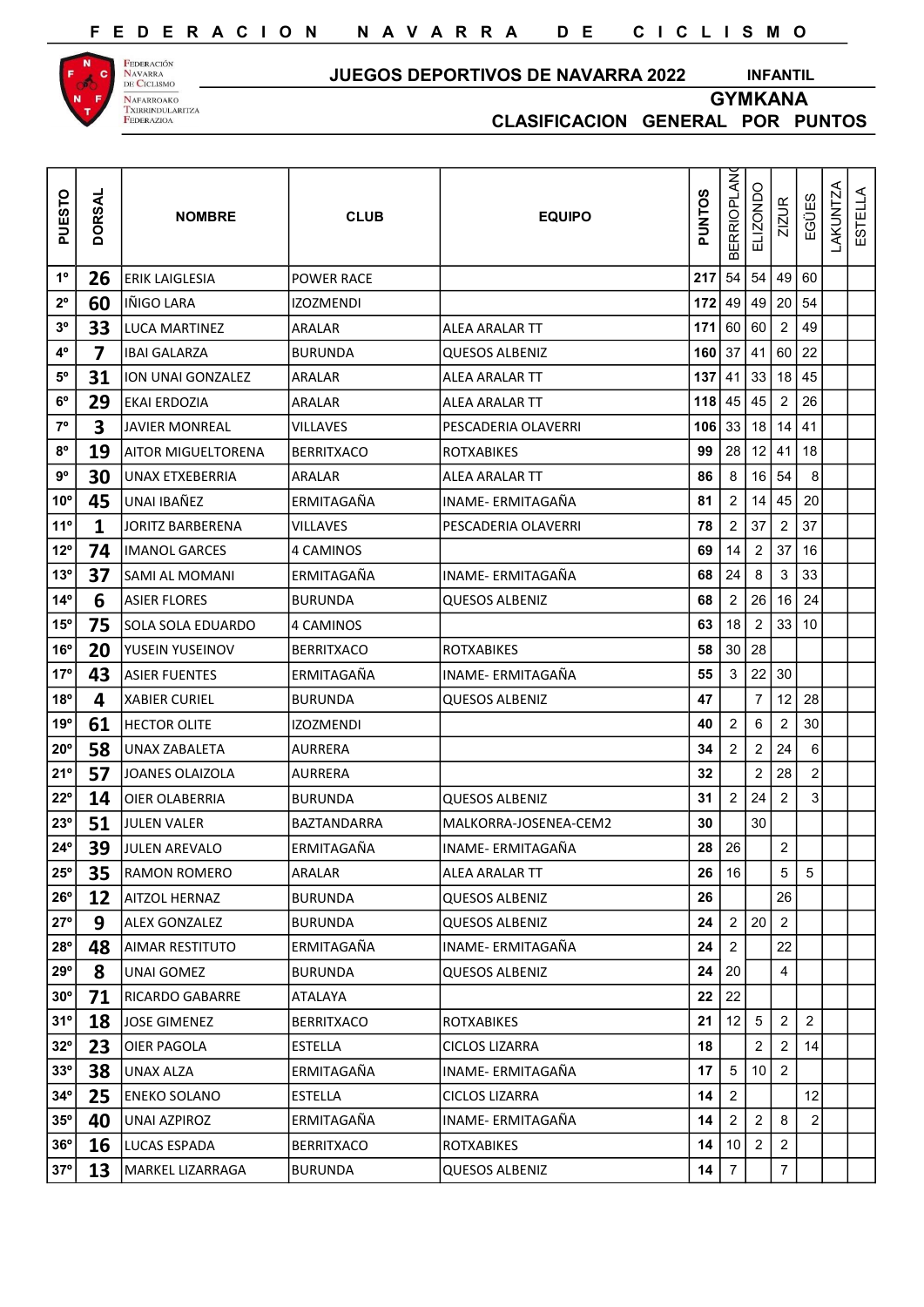

Federación<br>Navarra<br>de Ciclismo NAFARROAKO<br>Txirrindularitza<br>Federazioa

#### JUEGOS DEPORTIVOS DE NAVARRA 2022

INFANTIL

GYMKANA

| PUESTO       | <b>DORSAL</b> | <b>NOMBRE</b>           | <b>CLUB</b>        | <b>EQUIPO</b>          | PUNTOS       | <b>BERRIOPLANO</b>      | ELIZONDO       | <b>ZIZUR</b>   | EGÜES                  | LAKUNTZA | STELLA<br>Ш |
|--------------|---------------|-------------------------|--------------------|------------------------|--------------|-------------------------|----------------|----------------|------------------------|----------|-------------|
| $38^{\circ}$ | 36            | <b>JANITZ ZUFIAURRE</b> | ARALAR             | lalea aralar TT        | 13           | $\overline{2}$          | $\overline{2}$ | $\overline{c}$ | 7                      |          |             |
| 39°          | 46            | <b>ANDER LARRABURU</b>  | ERMITAGAÑA         | INAME- ERMITAGAÑA      | 13           | 6                       | 3              | $\overline{c}$ | $\overline{2}$         |          |             |
| $40^{\circ}$ | 2             | <b>ALBERTO INDURAIN</b> | <b>VILLAVES</b>    | PESCADERIA OLAVERRI    | 10           | 2                       | $\overline{2}$ | 6              |                        |          |             |
| 41°          | 47            | <b>XABIER MARCO</b>     | <b>ERMITAGAÑA</b>  | INAME- ERMITAGAÑA      | 10           |                         |                | 10             |                        |          |             |
| $42^{\circ}$ | 41            | <b>LANDER CARBO</b>     | <b>BERRITXACO</b>  | <b>IROTXABIKES</b>     | 8            |                         | $\overline{c}$ | $\overline{c}$ | $\boldsymbol{\Lambda}$ |          |             |
| 43°          | 10            | <b>GABRIEL GONZALEZ</b> | <b>BURUNDA</b>     | lQUESOS ALBENIZ        | 8            | $\overline{\mathbf{c}}$ | 4              | $\overline{2}$ |                        |          |             |
| 44°          | 15            | <b>JAVIER CARRERO</b>   | <b>BERRITXACO</b>  | <b>IROTXABIKES</b>     | 6            | $\overline{c}$          | $\overline{c}$ | $\overline{c}$ |                        |          |             |
| $45^{\circ}$ | 17            | <b>ARITZ GARCIA</b>     | <b>BERRITXACO</b>  | <b>IROTXABIKES</b>     | 6            | 2                       | $\overline{2}$ | $\overline{2}$ |                        |          |             |
| $46^{\circ}$ | 42            | AITOR IGNACIO COLQUE    | <b>ERMITAGAÑA</b>  | INAME- ERMITAGAÑA      | 6            | 2                       | $\overline{c}$ | $\overline{2}$ |                        |          |             |
| 47°          | 55            | <b>IBAI IMAZ</b>        | <b>AURRERA</b>     |                        | 6            | $\overline{2}$          | $\overline{c}$ | $\overline{2}$ |                        |          |             |
| 48°          | 44            | <b>XABI HERNANDO</b>    | ERMITAGAÑA         | lINAME- ERMITAGAÑA     | 4            |                         | $\overline{c}$ | $\overline{2}$ |                        |          |             |
| 49°          | 56            | <b>ETOR LIZARRAGA</b>   | <b>AURRERA</b>     |                        | 4            |                         | $\overline{2}$ | $\overline{2}$ |                        |          |             |
| $50^{\rm o}$ | 22            | <b>UNAI OCARIZ</b>      | <b>ESTELLA</b>     | <b>ICICLOS LIZARRA</b> | 4            | 2                       | $\overline{c}$ |                |                        |          |             |
| $51^{\circ}$ | 73            | <b>XABIER ERROZ</b>     | <b>ERMITAGAÑA</b>  | INAME- ERMITAGAÑA      | 4            | $\overline{\mathbf{c}}$ | $\sqrt{2}$     |                |                        |          |             |
| $52^{\circ}$ | 50            | <b>XABAT MARICHALAR</b> | <b>BAZTANDARRA</b> | MALKORRA-JOSENEA-CEM2  | 4            | $\overline{\mathbf{c}}$ |                | $\overline{2}$ |                        |          |             |
| $53^\circ$   | 72            | <b>OIER MENDOZA</b>     | <b>ATALAYA</b>     |                        | 4            | $\overline{c}$          |                | $\overline{2}$ |                        |          |             |
| $54^{\rm o}$ | 76            | PABLO AZCONA            | <b>TXIRRINTA</b>   |                        | 4            | 4                       |                |                |                        |          |             |
| $55^{\circ}$ | 28            | <b>ADEI AGIRRE</b>      | ARALAR             | <b>ALEA ARALAR TT</b>  | $\mathbf{2}$ |                         |                | $\overline{2}$ |                        |          |             |
| $56^{\circ}$ | 52            | <b>ENAITZ BELOQUI</b>   | <b>ITURROTZ</b>    | SALTOKI-OLZA-SAGARDOY  | $\mathbf{2}$ |                         |                | $\overline{2}$ |                        |          |             |
| $57^\circ$   | 53            | <b>HECTOR PEREZ</b>     | <b>ITURROTZ</b>    | lSALTOKI-OLZA-SAGARDOY | $\mathbf 2$  |                         |                | $\overline{2}$ |                        |          |             |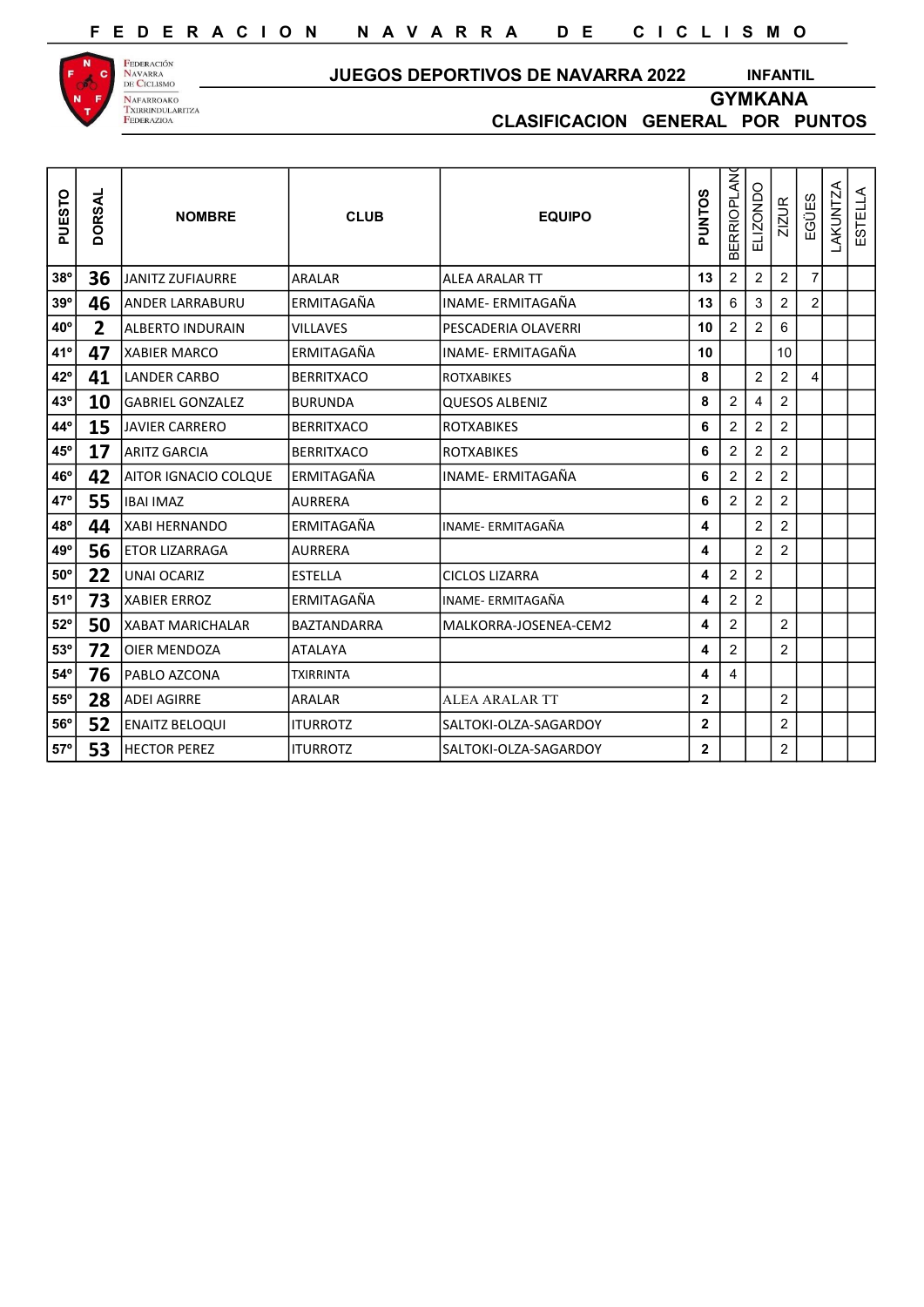



#### JUEGOS DEPORTIVOS DE NAVARRA 2022

ALEVIN 1º AÑO

| PUESTO          | <b>DORSAL</b> | <b>NOMBRE</b>              | <b>CLUB</b>       | <b>EQUIPO</b>          | <b>PUNTOS</b> | <b>BERRIOPLAN</b> | ELIZONDO       | $\overline{ZIZUR}$ | EGÜES | <b>LAKUNTZA</b><br>ESTELLA |  |
|-----------------|---------------|----------------------------|-------------------|------------------------|---------------|-------------------|----------------|--------------------|-------|----------------------------|--|
| $1^{\circ}$     | 41            | MIKEL CASADO               | <b>IZOZMENDI</b>  |                        | 228           | 60 54             |                | 54 60              |       |                            |  |
| $2^{\rm o}$     | 92            | BEÑAT BARBERENA            | BAZTANDARRA       | MALKORRA-JOSENEA-CEM2  |               | $185$ 33          | 49             | 49 54              |       |                            |  |
| $3^{\rm o}$     | 96            | <b>ANDONI COSTA</b>        | <b>BERRITXACO</b> | <b>ROTXABIKES</b>      |               | $183$ 41          | 33             | 60 49              |       |                            |  |
| $4^{\rm o}$     | 51            | <b>AURITZ ZARRANTZ</b>     | <b>IZOZMENDI</b>  |                        | 172           | 45                | 45             | 37 45              |       |                            |  |
| $\rm 5^o$       | 77            | UNAX MAZKIARAN             | <b>BURUNDA</b>    | QUESOS ALBENIZ         |               | $155$ 28 41       |                | 45 41              |       |                            |  |
| $6^{\rm o}$     |               | 104 OIHAN OROZ             | <b>VILLAVES</b>   | PESCADERIA OLAVERRI    | 150           | 49                | 60             | 41                 |       |                            |  |
| $\mathbf{7^o}$  | 47            | <b>XABAT RUIZ</b>          | <b>IZOZMENDI</b>  |                        |               | $137$ 37 37       |                | 33 30              |       |                            |  |
| $8^{\rm o}$     | 48            | MANUEL RUIZ                | <b>IZOZMENDI</b>  |                        | 131           | 54                | 14             | 30 33              |       |                            |  |
| $9^{\rm o}$     | 45            | <b>MARIO ORTIGOSA</b>      | <b>IZOZMENDI</b>  |                        | 107           | 22                | 24             | 24 37              |       |                            |  |
| $10^{\circ}$    | 102           | RARES ALEXANDRU COVACI     | <b>VILLAVES</b>   | PESCADERIA OLAVERRI    | 92            | 16 <sup>1</sup>   | 22             | 28 26              |       |                            |  |
| 11 <sup>c</sup> | 98            | <b>IMANOL MIGUELTORENA</b> | <b>BERRITXACO</b> | <b>ROTXABIKES</b>      | 90            | 24                | 16             | 22                 | 28    |                            |  |
| $12^{\circ}$    | 54            | <b>UNAX GALARDI</b>        | ARALAR            | ALEA ARALAR TT         | 88            | 18                | 28             | 20                 | 22    |                            |  |
| 13 <sup>°</sup> | 69            | <b>EKI ARBIZU</b>          | <b>BURUNDA</b>    | <b>QUESOS ALBENIZ</b>  | 82            | 30                | 26             | 26                 |       |                            |  |
| $14^{\circ}$    | 74            | <b>ASIER GALARZA</b>       | <b>BURUNDA</b>    | QUESOS ALBENIZ         | 74            | 14                | 20             | 16 24              |       |                            |  |
| $15^{\circ}$    | 60            | <b>JULEN AZPIROZ</b>       | ERMITAGAÑA        | INAME- ERMITAGAÑA      | 60            | 12                | 30             | 18                 |       |                            |  |
| $16^{\circ}$    | 44            | <b>OIHAN MARTINEZ</b>      | <b>IZOZMENDI</b>  |                        | 50            | $\,8\,$           | 12             | 10 20              |       |                            |  |
| 17 <sup>°</sup> | 50            | <b>OIHAN SUBIZAR</b>       | <b>IZOZMENDI</b>  |                        | 44            | $\overline{5}$    | $\overline{7}$ | 14 18              |       |                            |  |
| 18 <sup>°</sup> | 93            | AIERT ZELAIETA             | BAZTANDARRA       | MALKORRA-JOSENEA-CEM2  | 38            | 20                | 18             |                    |       |                            |  |
| 19°             | 101           | <b>DAVID CAYUELA</b>       | <b>VILLAVES</b>   | PESCADERIA OLAVERRI    | 35            | $\overline{7}$    |                | 12                 | 16    |                            |  |
| $20^\circ$      | 68            | <b>IKER AGUIRRE</b>        | <b>BURUNDA</b>    | QUESOS ALBENIZ         | 32            | 6                 | 8              | $\overline{4}$     | 14    |                            |  |
| $21^{\circ}$    | 73            | <b>DANIEL CURIEL</b>       | BURUNDA           | <b>QUESOS ALBENIZ</b>  | 27            |                   | 10             | $5\overline{)}$    | 12    |                            |  |
| $22^{\circ}$    |               | 116 PAULO GARCIA           | BERRITXACO        | <b>QUESOS ALBENIZ</b>  | 26            | 26                |                |                    |       |                            |  |
| $23^\circ$      | 84            | <b>HUGO ETXARRI</b>        | <b>ESTELLA</b>    | <b>CICLOS LIZARRA</b>  | 16            | $\overline{4}$    | 5              | $\overline{7}$     |       |                            |  |
| 24°             | 118           | JORGE MERINO               | <b>ATALAYA</b>    |                        | 16            | 10                |                | 6                  |       |                            |  |
| $25^{\circ}$    | 66            | JULEN LARUMBE              | ERMITAGAÑA        | INAME- ERMITAGAÑA      | 14            |                   | 6              | 8                  |       |                            |  |
| $26^{\circ}$    |               | 107   OIAN BELOQUI         | <b>ITURROTZ</b>   | ITURROTZ-SALTOKI-CONOR | 3             |                   |                | 3                  |       |                            |  |
| $27^{\circ}$    |               | 103 AITOR MOYANO           | <b>VILLAVES</b>   | PESCADERIA OLAVERRI    | $\mathbf{3}$  | 3                 |                |                    |       |                            |  |
| $28^{\circ}$    |               |                            |                   |                        | $\bf{0}$      |                   |                |                    |       |                            |  |
| $29^{\circ}$    |               |                            |                   |                        | $\mathbf 0$   |                   |                |                    |       |                            |  |
| 30 <sup>°</sup> |               |                            |                   |                        | $\mathbf 0$   |                   |                |                    |       |                            |  |
| 31 <sup>c</sup> |               |                            |                   |                        | 0             |                   |                |                    |       |                            |  |
| $32^{\circ}$    |               |                            |                   |                        | 0             |                   |                |                    |       |                            |  |
| $33^{\circ}$    |               |                            |                   |                        | 0             |                   |                |                    |       |                            |  |
| 34°             |               |                            |                   |                        | $\mathbf 0$   |                   |                |                    |       |                            |  |
|                 |               |                            |                   |                        |               |                   |                |                    |       |                            |  |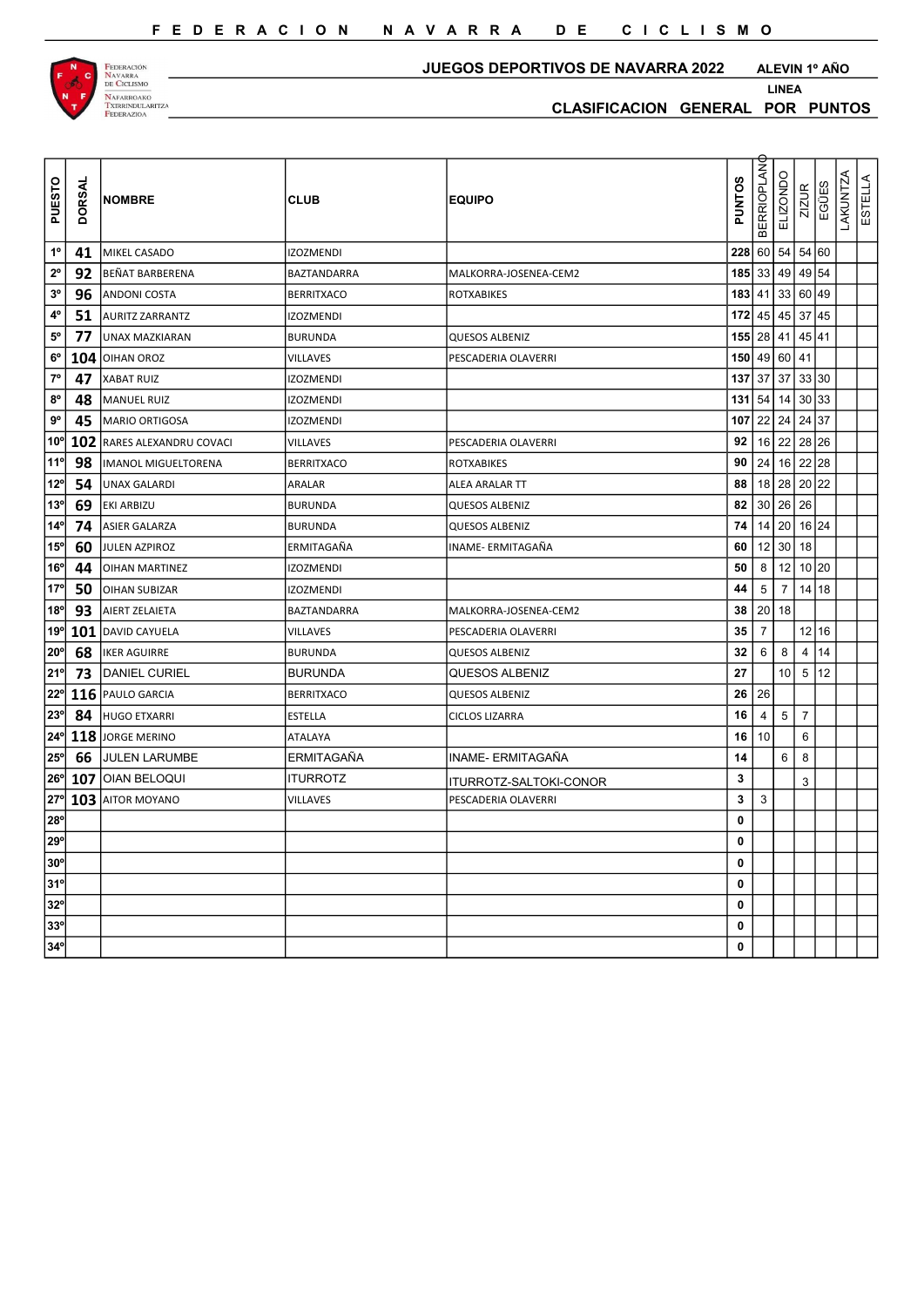

## JUEGOS DEPORTIVOS DE NAVARRA 2022 ALEVIN 2º AÑO

LINEA

| CLASIFICACION GENERAL POR PUNTOS |  |  |
|----------------------------------|--|--|
|                                  |  |  |

| ō<br>PUEST   | <b>DORSAL</b> | <b>NOMBRE</b>            | <b>CLUB</b>       | <b>EQUIPO</b>         | <b>PUNTOS</b> | <b>BERRIOPLAN</b> | O<br>ELIZOND    | <b>ZIZUR</b>            | EGÜES  | <b>LAKUNTZA</b> | ESTELLA |  |
|--------------|---------------|--------------------------|-------------------|-----------------------|---------------|-------------------|-----------------|-------------------------|--------|-----------------|---------|--|
| $1^{\rm o}$  | 59            | <b>IZAN ARIZ</b>         | ERMITAGAÑA        | INAME- ERMITAGAÑA     | 240           | 60                | 60              | 60                      | 60     |                 |         |  |
| $2^{\circ}$  | 81            | <b>EKAITZ ZUFIAURRE</b>  | <b>BURUNDA</b>    | <b>QUESOS ALBENIZ</b> | 207           | 54                | 54              | 54                      | 45     |                 |         |  |
| $3^{\rm o}$  | 87            | <b>XABIER LOPEZ</b>      | <b>ESTELLA</b>    | <b>CICLOS LIZARRA</b> | 188           | 45                | 45              | 49                      | 49     |                 |         |  |
| $4^{\rm o}$  | 83            | ANDER APEZTEGUIA         | <b>ESTELLA</b>    | <b>CICLOS LIZARRA</b> | 164           | 49                | 49              | 33                      | 33     |                 |         |  |
| $5^{\rm o}$  | 89            | <b>AITOR OLITE</b>       | <b>ESTELLA</b>    | <b>CICLOS LIZARRA</b> | 130           | 37                | 26              | 30                      | 37     |                 |         |  |
| $6^{\rm o}$  | 56            | <b>FABIO ROSCIOLI</b>    | POWER RACE        |                       | 129           | $2^{\circ}$       | 28              | 45                      | 54     |                 |         |  |
| $7^{\circ}$  | 55            | <b>XABIER GORRITI</b>    | ARALAR            | ALEA ARALAR TT        | 100           |                   | 37              | 22                      | 41     |                 |         |  |
| $8^{\circ}$  | 43            | BEÑAT IÑIGO              | <b>IZOZMENDI</b>  |                       | 94            | 28                | 22              | 20                      | 24     |                 |         |  |
| $9^{\rm o}$  | 75            | <b>EZKAI LACUNZA</b>     | <b>BURUNDA</b>    | QUESOS ALBENIZ        | 86            | 24                | 18              | 18                      | 26     |                 |         |  |
| $10^{\circ}$ | 91            | ALEJANDRO PALMA          | <b>ESTELLA</b>    | <b>CICLOS LIZARRA</b> | 86            | $30\,$            |                 | 26                      | $30\,$ |                 |         |  |
| 11°          | 119           | AITOR BELOQUI            | ERMITAGAÑA        | INAME- ERMITAGAÑA     | 82            | 41                |                 | 41                      |        |                 |         |  |
| $12^{\circ}$ | 82            | <b>IKER AJONA</b>        | <b>ESTELLA</b>    | <b>CICLOS LIZARRA</b> | 78            | 20                | 24              | 12                      | 22     |                 |         |  |
| $13^{\circ}$ | 97            | <b>URKO MARTINEZ</b>     | <b>BERRITXACO</b> | ROTXABIKES            | 77            | 33                | $30\,$          | 14                      |        |                 |         |  |
| $14^{\circ}$ | 79            | <b>EGOI URTASUN</b>      | <b>BURUNDA</b>    | QUESOS ALBENIZ        | 70            | 26                | 20              | 24                      |        |                 |         |  |
| $15^{\circ}$ | 62            | <b>SANTXO CARBO</b>      | ERMITAGAÑA        | INAME- ERMITAGAÑA     | 58            | 14                | 12              | 4                       | 28     |                 |         |  |
| $16^{\circ}$ | 108           | <b>EGOI MARIN</b>        | <b>ITURROTZ</b>   | SALTOKI-CONOR         | 49            |                   | 33              | 16                      |        |                 |         |  |
| 17°          | 64            | <b>ANDER GARCIA</b>      | ERMITAGAÑA        | INAME- ERMITAGAÑA     | 41            | 16                |                 | $\overline{7}$          | 18     |                 |         |  |
| $18^{\circ}$ | 95            | <b>IGOR VIELA</b>        | BAZTANDARRA       | JOSENEA-MALKORRA      | 41            |                   | 41              |                         |        |                 |         |  |
| 19°          | 70            | HODEI AUDICANA           | BURUNDA           | <b>QUESOS ALBENIZ</b> | 40            | 18                | 10              |                         | 12     |                 |         |  |
| $20^{\circ}$ | 49            | <b>ADRIAN SUBERVIOLA</b> | <b>IZOZMENDI</b>  |                       | 37            | 10 <sup>1</sup>   | $5\phantom{.0}$ | $\overline{2}$          | 20     |                 |         |  |
| $21^{\circ}$ | 57            | <b>HUGO ALONSO</b>       | ERMITAGAÑA        | INAME- ERMITAGAÑA     | 37            |                   |                 | 37                      |        |                 |         |  |
| $22^{\circ}$ | 80            | <b>MARKEL URTEAGA</b>    | <b>BURUNDA</b>    | <b>QUESOS ALBENIZ</b> | 32            | 8                 | 8               |                         | 16     |                 |         |  |
| $23^{\circ}$ | 106           | <b>JOANES ALDABA</b>     | <b>ITURROTZ</b>   | SALTOKI-CONOR         | 28            |                   |                 | 28                      |        |                 |         |  |
| $24^{\circ}$ | 65            | <b>OIER GUILLEN</b>      | lermitagaña       | INAME- ERMITAGAÑA     | 26            |                   | 16              | 10                      |        |                 |         |  |
| $25^{\circ}$ | 88            | THIERNO MAMOUDOU         | ESTELLA           | <b>CICLOS LIZARRA</b> | 23            | 7                 |                 | $\overline{\mathbf{c}}$ | 14     |                 |         |  |
| $26^{\circ}$ | 86            | <b>UNAI LASA</b>         | <b>ESTELLA</b>    | <b>CICLOS LIZARRA</b> | 22            |                   | 14              | 8                       |        |                 |         |  |
| $27^{\circ}$ | 42            | DIEGO GARCIA             | IZOZMENDI         |                       | 22            | 22                |                 |                         |        |                 |         |  |
| $28^{\circ}$ | 76            | MIKEL LIZARRAGA          | <b>BURUNDA</b>    | QUESOS ALBENIZ        | 17            | 12                |                 | 5                       |        |                 |         |  |
| 29°          | 58            | OHIAN AREVALO            | ERMITAGAÑA        | INAME- ERMITAGAÑA     | 16            | 4                 | $\,6$           | 6                       |        |                 |         |  |
| $30^{\circ}$ | 46            | <b>JAVIER PEREZ</b>      | <b>IZOZMENDI</b>  |                       | 12            |                   |                 | $\overline{a}$          | 10     |                 |         |  |
| 31°          | 71            | Mikel Audicana           | <b>BURUNDA</b>    | <b>QUESOS ALBENIZ</b> | 9             |                   | $\overline{7}$  | 2                       |        |                 |         |  |
| $32^{\circ}$ | 90            | <b>FAHD OUNINI</b>       | ESTELLA           | <b>CICLOS LIZARRA</b> | 8             | 6                 |                 | $\overline{c}$          |        |                 |         |  |
|              |               |                          |                   |                       |               |                   |                 |                         |        |                 |         |  |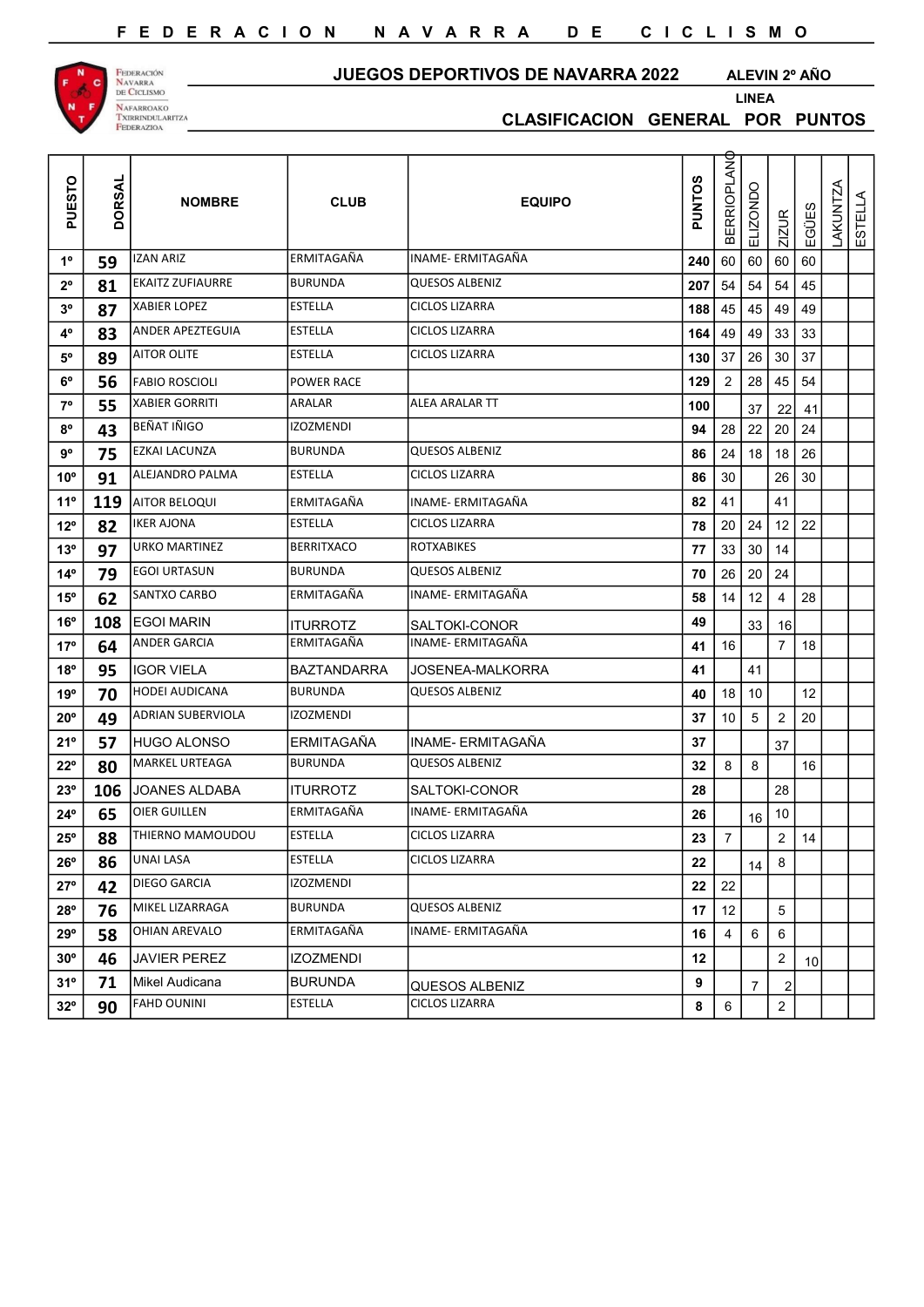

JUEGOS DEPORTIVOS DE NAVARRA 2022

INFANTIL 1º AÑO LINEA

| PUESTO          | <b>DORSAL</b> | <b>NOMBRE</b>            | <b>CLUB</b>        | <b>EQUIPO</b>         | PUNTOS         | <b>BERRIOPLANO</b> | ELIZONDO        | <b>ZIZUR</b>         | EGÜES | LAKUNTZA | ESTELLA |
|-----------------|---------------|--------------------------|--------------------|-----------------------|----------------|--------------------|-----------------|----------------------|-------|----------|---------|
| $1^{\circ}$     | 60            | IÑIGO LARA               | IZOZMENDI          |                       | 218            | 60                 | 49              | 49                   | 60    |          |         |
| $2^{\circ}$     | 31            | ION UNAI GONZALEZ        | ARALAR             | <b>ALEA ARALAR TT</b> | 177            | 54                 | 37              | 41                   | 45    |          |         |
| $3^{\circ}$     | 46            | <b>ANDER LARRABURU</b>   | <b>ERMITAGAÑA</b>  | INAME- ERMITAGAÑA     | $171 \vert 33$ |                    |                 | 60 24 54             |       |          |         |
| $4^{\rm o}$     | 29            | <b>EKAI ERDOZIA</b>      | ARALAR             | ALEA ARALAR TT        | $164$ 24       |                    |                 | $45 \mid 54 \mid 41$ |       |          |         |
| $5^{\rm o}$     | 30            | UNAX ETXEBARRIA          | <b>ARALAR</b>      | <b>ALEA ARALAR TT</b> | 163            |                    |                 | 54 60 49             |       |          |         |
| $6^{\rm o}$     | 75            | <b>SOLA SOLA EDUARDO</b> | 4 CAMINOS          |                       | 137            | 49                 | 33              | 22                   | 33    |          |         |
| $7^{\circ}$     | 74            | <b>IMANOL GARCES</b>     | 4 CAMINOS          |                       | 125            | 45                 |                 | 30 26 24             |       |          |         |
| $8^{\circ}$     | 14            | <b>OIER OLABERRIA</b>    | <b>BURUNDA</b>     | <b>QUESOS ALBENIZ</b> | 122            | 26                 |                 | $26 \mid 33 \mid 37$ |       |          |         |
| $9^{\rm o}$     | 7             | IBAI GALARZA             | BURUNDA            | <b>QUESOS ALBENIZ</b> | 101            | 37                 | 24              | $12$ 28              |       |          |         |
| $10^{\circ}$    | 37            | <b>SAMI AL MOMANI</b>    | <b>ERMITAGAÑA</b>  | INAME- ERMITAGAÑA     | 92             | 28                 |                 | $28$ 18 18           |       |          |         |
| 11°             | 4             | <b>XABIER CURIEL</b>     | <b>BURUNDA</b>     | <b>QUESOS ALBENIZ</b> | 91             |                    | 20              | 45                   | 26    |          |         |
| $12^{\circ}$    | 6             | <b>ASIER FLORES</b>      | <b>BURUNDA</b>     | <b>QUESOS ALBENIZ</b> | 71             | 30                 | 16              | 5 <sub>5</sub>       | 20    |          |         |
| $13^\circ$      | 20            | YUSEIN YUSEINOV          | <b>BERRITXACO</b>  | <b>ROTXABIKES</b>     | 60             | 14                 |                 | $18$ 28              |       |          |         |
| $14^{\circ}$    | 35            | <b>RAMON ROMERO</b>      | ARALAR             | <b>ALEA ARALAR TT</b> | 57             | $\overline{7}$     |                 | 20 30                |       |          |         |
| $15^{\circ}$    | 13            | MARKEL LIZARRAGA         | BURUNDA            | QUESOS ALBENIZ        | 52             | 22                 |                 | 30                   |       |          |         |
| 16°             | 50            | XABAT MARICHALAR         | BAZTANDARRA        | MALKORRA-JOSENEA-CEM2 | 51             | 41                 |                 | 10                   |       |          |         |
| $17^{\circ}$    | 48            | <b>AIMAR RESTITUTO</b>   | ERMITAGAÑA         | INAME- ERMITAGAÑA     | 45             | 8                  |                 | 37                   |       |          |         |
| $18^{\circ}$    | 9             | <b>ALEX GONZALEZ</b>     | <b>BURUNDA</b>     | <b>QUESOS ALBENIZ</b> | 45             | 20                 | 22              | 3                    |       |          |         |
| 19°             | 55            | <b>IBAI IMAZ</b>         | AURRERA            |                       | 42             | 16                 |                 | 12 14                |       |          |         |
| $20^{\circ}$    | 51            | <b>JULEN VALER</b>       | <b>BAZTANDARRA</b> | MALKORRA-JOSENEA-CEM2 | 41             |                    | 41              |                      |       |          |         |
| 21 <sup>o</sup> | 23            | <b>OIER PAGOLA</b>       | <b>ESTELLA</b>     | <b>CICLOS LIZARRA</b> | 34             |                    | $\overline{5}$  | $\overline{7}$       | 22    |          |         |
| 22°             | 61            | <b>HECTOR OLITE</b>      | <b>IZOZMENDI</b>   |                       | 32             | 4                  | 10 <sup>1</sup> | $\overline{c}$       | 16    |          |         |
| 23°             | 8             | UNAI GOMEZ               | <b>BURUNDA</b>     | <b>QUESOS ALBENIZ</b> | 26             | 18                 |                 | 8                    |       |          |         |
| $24^{\circ}$    | 22            | UNAI OCARIZ              | <b>ESTELLA</b>     | <b>CICLOS LIZARRA</b> | 26             | 12                 | 14              |                      |       |          |         |
| $25^{\circ}$    | 28            | <b>ADEI AGIRRE</b>       | <b>ARALAR</b>      | <b>ALEA ARALAR TT</b> | 16             |                    |                 | 16                   |       |          |         |